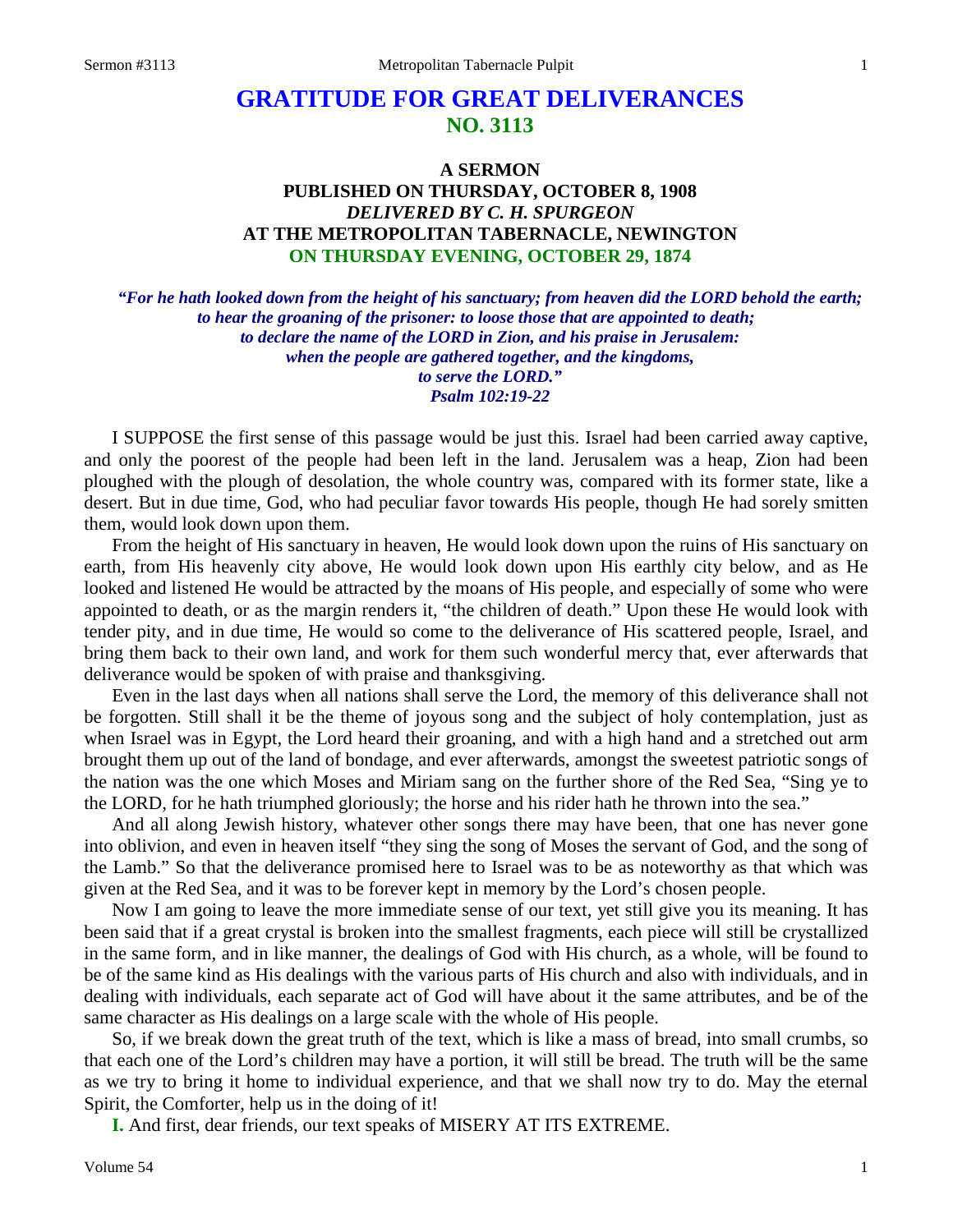You observe that it speaks of prisoners who are groaning, and of those who are appointed unto death, who are evidently in chains because they are spoken of as being loosed. It has been well said that one half of the people in the world do not know how the other half lives, and it is certainly true that there are sorrows in this world of which some of us have no conception or imagination.

Complaint was made, some time ago, by a hearer in a certain place of worship, that most of the sermons that he heard there were composed upon the principle that everybody was happy, and it did not appear to him that the preacher had much if any sympathy with those who were of a sorrowful spirit, like Hannah [See sermon #1515, A Woman of a Sorrowful Spirit], or those who were in an afflicted and depressed condition, who could not rejoice as he could.

I do not think that charge could be truthfully brought against me, if it could, I should be sorry, for where the Spirit of God rests upon any man at all after the manner in which it rested upon Christ, that man will repeat, in his measure, what his Lord could say in the fullest possible sense, "He hath sent me to heal the brokenhearted [See sermon #1604, Heart Disease Curable], to preach deliverance to the captives [See sermon #2371, Freedom at Once and For Ever], and recovering of sight to the blind, to set at liberty them that are bruised, to preach the acceptable year of the Lord."

The ministry that God sends, though it will be a ministry of warning and threatening to the ungodly, will be a ministry of consolation to those who are sorrowing over their sins, and seeking divine deliverance from them. So you, who are the sons and daughters of joy, will pardon me if there should seem to be less than usual for you in my present discourse. When someone is sick, nobody blames the physician for giving his main attention to the invalid of the house, nor finds fault with the nurse for her assiduous attentions to the poor suffering one.

There are many sorrows, brethren and sisters, in this world, and there are many sorrows even in the church of God, and yet, for my part, I see much for which I can thank God, especially when I look upon the people of God. Then I say, with Moses, "Happy art thou, O Israel: who is like unto thee, O people saved by the LORD?" Yet there are still many sons and daughters of affliction, and there are many trials and tribulations for each of us to pass through ere we reach that land where sorrow is unknown.

*There are some sad souls who are comparable to prisoners,* prisoners that groan most mournfully, some who are convinced of sin, but who have not yet found the Savior, and some who, having found that Savior, have fallen into doubts and fears, or who have backslidden from Him, and so lost their comforting assurance, and are now crying, "Oh that I knew where I might find Him!" There are also some who have experienced heavy losses, and are bearing heavy crosses, some who have seen the desire of their eyes taken away with a stroke, some to whom the shafts of death have flown once, twice, thrice, each time smiting down a beloved one.

There are some very dear children of God who do not always see the light of His countenance precious sons of God who are like fruit brought forth by the moon—those who are like the bruised spices of the sanctuary all the sweeter for being bruised, and just now is the time of their sorrow, when they are prisoners that cry and sigh and groan by reason of their hard bondage.

A prisoner is often a solitary man. Very much of the sorrow of imprisonment lies in separation from friends, and in utter loneliness. Perhaps I am addressing some whose condition is that of extreme solitude. You are alone in the streets of this great wilderness of a city, and there is no such loneliness as that, or you live in a house where you wish that you could be alone in one sense, for you are sadly alone in another sense, for nobody seems to understand your case, or to enter into your experience. You wear a fetter which never fretted human wrists before, at least, so you think.

You are in solitary confinement, and in that confinement you are in the dark. The light in which you once rejoiced has gone from you. The joyous flow of spirits and the cheery countenance which you used to possess have departed from you. Your heart is troubled, and you are vexed with inward doubts and fears. It is a sorrowful case when a man is in that condition, and is alone in it.

It may be, also, that you feel as if you were chained. The power to act, which you once had, has gone from you. Your former energy has departed, you are like a man spellbound. Just as sometimes, in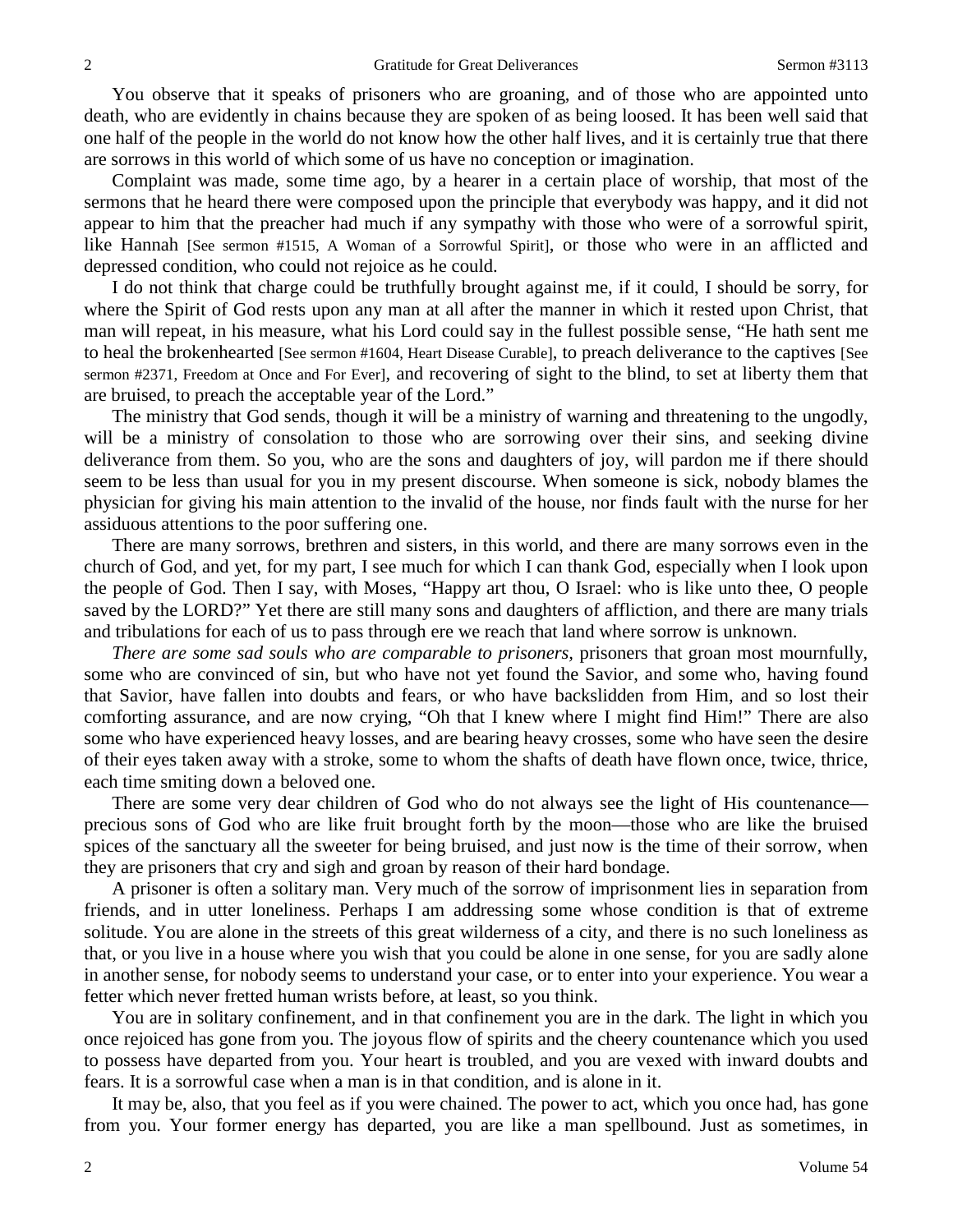troubled dreams, a man tries to run but cannot even lift a foot, or seeks to grasp something, but his hand seems turned to stone, so is it with you, or so, at any rate, has it been with some of us, we were chained, and in the dark, and solitary, and we have tried hard to convince ourselves of the truth of what people said to us—that it was only a matter of nerves, and that we must be energetic, and make up our minds to get out of that state—which is what only fools say, for wise men know that such talk as this is like pouring vinegar into open wounds, making them smart still more, and never producing any healing effects.

You have, perhaps, been like a prisoner who has well-nigh escaped, but who has been detected by the ever-watchful guards, and so had to go back again to his cell, and to wear double chains for trying to escape. And possibly, your imprisonment has lasted long.

Some of you young people may feel frightened when you hear me talk like this. Do not be alarmed, yet lay up in your memories what I am saying, because if these dark days never come to you, you will be all the more thankful that they do not, and if they do, you will remember that I told you about them.

You will then say, "This is no strange thing that has happened to us, for the preacher said it might be so, and the preacher was a man of a cheery spirit, yet he said it might be so with us. As it now is so, we need not be surprised, and we may know that we may be the children of God, and that God may be looking down from heaven in pity upon us, and resolving to set us free, and yet for the present we are fettered, and unable to escape from our prison house."

Now observe that, according to the text, *there are some who are in a worse plight even than prisoners,* for they are "appointed to death"—some who feel in their bodies that they will soon die, but who have not yet learned to exult in that fact. They have not looked at the heavenward side of it, and said, "Ah! we shall soon be where we shall shake off every infirmity and sickness, and see our Savior face to face, and praise Him without sinning forever," but they have said, "We are appointed to death, we have sharp pains to undergo, and the dying strife to endure, when the clammy sweat will thicken upon our brow," and as yet, that is all that they have thought of, or at least, they think most of that.

If there are any such people here, I pray God to now give them the comfort which they so sorely need, that they may even rejoice in the prospect of departing to be with that dear Lord whom they have so long loved and served.

And alas! there are some who are "appointed to death" in a far worse sense than that, for "to die is gain" to us who are believers in Christ, but the ungodly feel that they are "appointed to death" in a much more terrible meaning of the word "death." Their sins are standing out before them, and crying out against them. They feel like a murderer who is standing under the gallows, they are afraid that the floor will fall from beneath their feet, and that they will sink down to destruction.

They have not yet learned the power of the precious blood of Jesus, and they have not yet heard the voice of God saying to them, "Your sins, which are many, are all forgiven you for Christ's sake." They are under conviction of sin, and under that conviction, they feel that they are "appointed to death" eternal, their own conscience affirms that the divine sentence is a just one, and they dare not cavil at it.

Such is their own sense of their condition in the sight of God that, if they had to judge themselves, they would have to condemn themselves. And perhaps, meanwhile, Satan is reminding them of the wrath to come, and making them feel how certain it is that it will be their portion. They also believe themselves to be "appointed to death" because even their fellows seem to shun them. Christian people appear to have given them up as hopeless, their old companions look upon them as though they were too far gone for the mercy of God to reach them.

If there should be one such sinner in this building, I am right glad of it, for it is to him, and to those like him that this text is especially sent. The Lord is, at this moment, looking down from heaven with those piercing eyes of His which can discern the exact condition of all hearts here, and those eyes of His are gazing with infinite pity upon the groaning prisoners who are "appointed to death."

Now, brothers and sisters in Christ, there are some of us who are neither prisoners nor "appointed to death." Let us bless the Lord who has set us free, and given us eternal life in His Son, Jesus Christ, but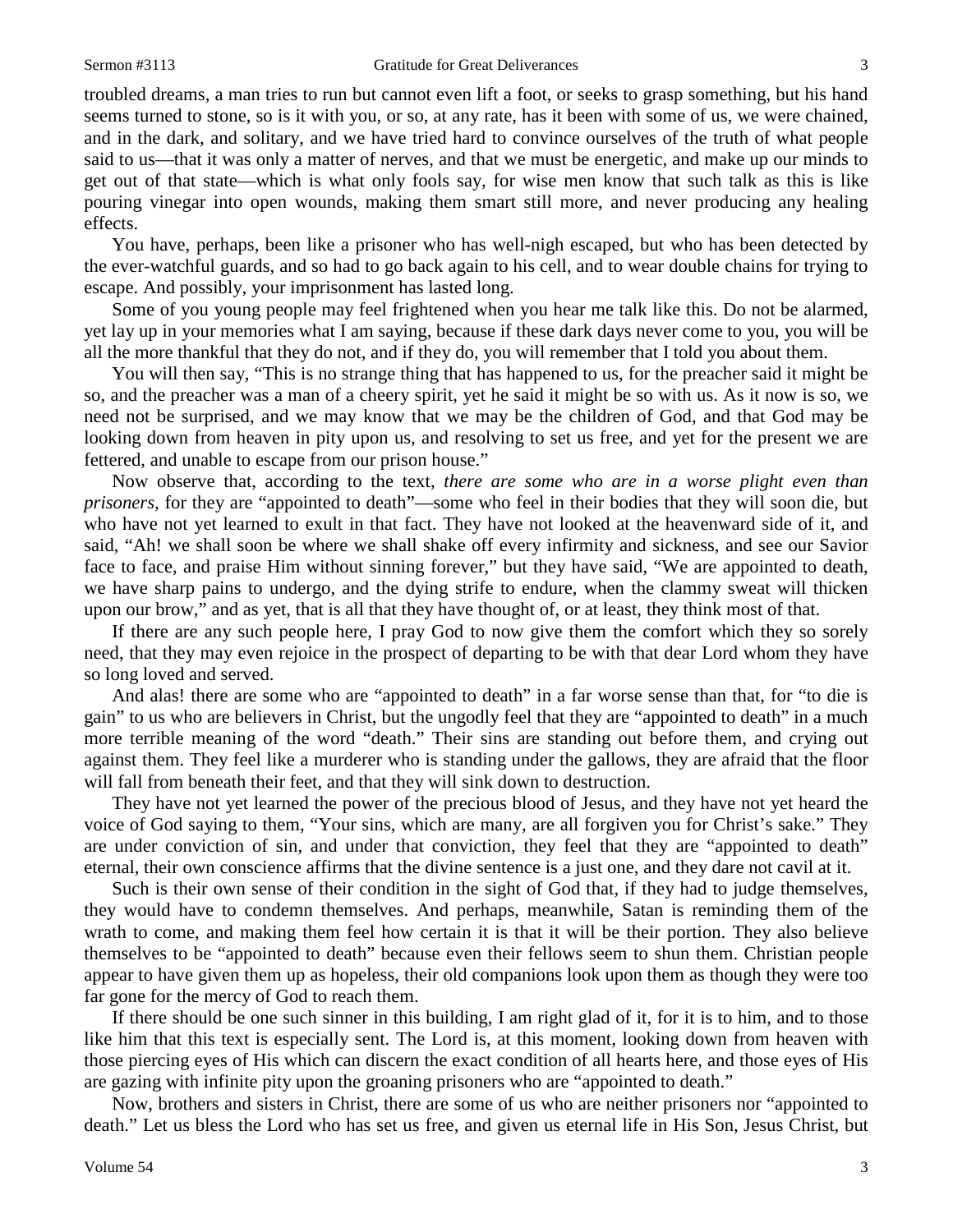let us not forget what we used to be, nor forget those who are still in bonds, and under sentence of death. Let us pray the Lord to bless them, and to bring them out into liberty and joy this very hour.

Whenever I meet with a poor bondaged, sin-sick soul, I say, "Ah, my friend! I can pity you. I still have the scars upon my soul where the iron fetters used to hold me fast, and the bitterness of heart that I then experienced makes me ever feel a tender, loving sympathy with the weak ones among God's people, and the tried ones among His saints." Those who are pushed about by many as though they were not fit to live are the very ones for whom I would gladly make a way, and bring them to the softest place and say, "Be of good comfort, for it is for you and such as you that God has sent His Son and His Spirit into the world."

**II.** Now, secondly, in our text we notice MISERY OBSERVED.

I want you carefully to note these words, "For the LORD hath looked down from the height of his sanctuary; from heaven did the LORD behold the earth; to hear the groaning of the prisoner." This expression is, of course, not strictly applicable to God, for He sees all things, but speaking after the manner of men, it describes Him as going up to the highest part of heaven, as a watchman goes up to the top of the tower, where the widest range of vision can be obtained, and looks over sea and land with keen and searching eye.

The original appears to mean, "The LORD leans from the height of his sanctuary," as if He bent down over the battlements of heaven in order to get nearer to the object of His search, and to gaze the more intently at it, and as He looks and listens, His eye and ear are riveted upon a prison, through whose dreary, grated window He sees what others cannot—a pining prisoner, and He hears a moan which others cannot bear to hear, and far off yonder, in the place of shame and death, He sees poor wretches taken out to die, and all His heart goes out in pity towards them.

We naturally look for some pleasing sight, we like to let our eye rest upon that beautiful lake in the distance, or that forest browning with the tints of autumn, or that green hill, or that skyscape checkered with a thousand hues as the sun is setting.

But here is the great God looking out for miserable objects, keenly observing those who are the most miserable of men and women. We like to have our ears charmed by the sweet sounds of melody and harmony, but God opens His ear to catch the sound of a moan or a groan, and turns His eye, not to search for a diamond, but to look for a tear. O wondrous mercy of God! How strange that the King of kings should go to the top of His castle to look for a poor wretched soul!

And yet, dear friends, after this manner do the benevolent of the earth, who are most like their God, act. See the man whose duty it is to watch the coast, observe him going up and down the seashore and the cliff, walking to and fro with his telescope under his arm. There is a pleasure yacht yonder, but he does not especially notice that. There is a steamer ploughing the deep, but he does not notice that. Here are little rowing or sailing boats flitting about, but he does not notice them.

Now it is night, and presently a rocket flies up into the air. Ah! he is all attention now. There is another rocket, he calls his fellows and soon they will be off with the lifeboat in answer to the signals of distress at sea. Just so is it with God, He is looking for signals of distress.

Some of you are bent on pleasure, but He does not take special note of you, some of you are full of pride, you are rich and increased in goods, you have all your canvas spread, and all your flags flying, but the Lord does not notice you, except in sorrow and anger, but if there is a signal of distress anywhere about, or a poor anxious soul is crying, "O God, have mercy upon me," or one that cannot get as far as that, but whose moan is too suffocating to become an articulate prayer, (for that is what is implied in the word *groaning* here), God is sure to notice that, to hear the groaning, and mark the falling tear of the penitent.

To my mind it is very wonderful that while God is omniscient and so sees everything, there should be some special objects of His omniscient regard. Think for a moment what concentrated omniscience must be, each individual as closely looked upon by God as if there were not another person for Him to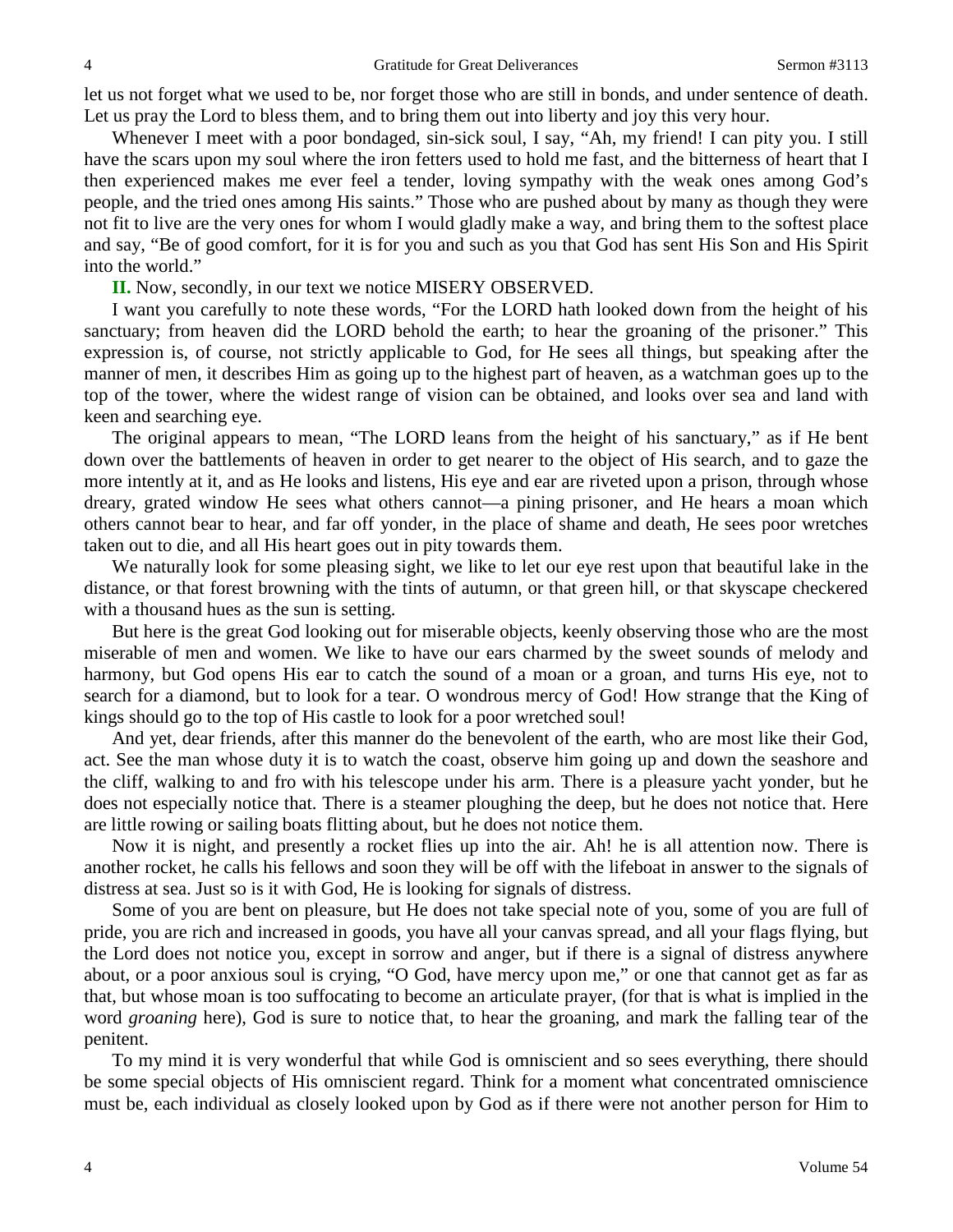look upon, as if he were as much the sole object of the thought of the Most High as if He had forgotten the whole universe besides. That is really the purport of what we are here taught.

God is reading you through and through, poor soul—watching you as if He had nobody else to watch, understanding you as fully as if there were nobody else to be understood—leaning over you that He may get the better view of you, bringing all His infinite faculties to bear upon your case, searching it from top to bottom—the origin of your sorrow, the ramifications of your grief, planning the outcome of the whole matter, what balms and what catholicons you need to heal your wounds and charm away your distresses.

Why, it is really worthwhile to be a prisoner to have God looking upon one like this, it is worthwhile to feel the sentence of death in one's soul in order to know, by the testimony of inspiration, that God is looking upon one out of heaven in this special and peculiar sense. He can never forget His children anywhere, but if there is one place where He remembers them more specially than anywhere else, it is in the place of their sorrow.

I wonder whether you, good mother, have been especially thinking of anyone at home while I have been preaching? I should not wonder if it is so, and I can guess which member of your family you have thought of more than of all the rest, of course you have been thinking of the little one whom you left so ill. You were scarcely sure whether you might venture to steal out this evening, but you said, "I think I must go and bow before the Lord in His house," and while you have been here, you have been wondering whether the nurse has been properly caring for your sick child.

Why have you not been concerned about your big boy, John, who is away at school, or about your daughter Mary, who is well and strong? Ah, no! you have been able to keep your thoughts away from them, but you could not keep your thoughts away from the little sick one. Now, like as a father and a mother of a family pity their children, so the Lord pitieth them that fear Him, and He especially pities His poor tried and troubled ones.

**III.** Thirdly, keeping to the same strain, we see MISERY RELIEVED.

God looks down from heaven to hear the groaning of the prisoner, and to loose those that are appointed to death. God's thoughts do not end in thoughts, nor do His words end in words. David wrote truly, "How precious also are Thy thoughts unto me, O God!" So they are, but how precious also must His actions be! Our text is one of many proofs that *God does really hear prayer.* 

My dear brethren and sisters in Christ, I should be greatly grieved if any of you were moved in the slightest degree by the assertion that is made, in these evil days, that our prayers are really not heard by God. The persons who make that assertion do not know anything at all about the matter, for they do not themselves pray to God, so what can they know about it?

If I were to contradict one of these philosophers concerning certain natural phenomena which I have never observed, he would at once say that I was out of court, if I said that I did not believe in the result which he said he had attained, he would say, "But I have proved it, and therefore, I am able to speak positively concerning it." If I were to say, "I have not tried it, and so do not believe it," he would say to me, "Negative evidence is of no use in such a case as this."

I cannot help using this simple illustration, which I have used before, concerning a man who was charged with theft. They brought five persons to prove that he stole the goods, and they all saw him do it, "but," said he, "that is nothing, I can bring fifty people who *did not* see me steal the goods." Just so, but the magistrate knew that there was not anything in the evidence of the fifty people who did not see the theft, the evidence of the five people who did see it was much stronger. So if there is but a very small number of us who have really proved the power of prayer, and who know that we have obtained answers to our petitions, the evidence of the small number who have tested the matter is worth far more than the evidence of any number who have not tried it, and who, therefore, cannot say anything about it.

Some of us have been to God about great things and little things, temporal things and spiritual things, we are in the habit of going to Him all day long, there is scarcely an hour in the day in which we do not ask Him for something or other, and for us to receive answers to our prayers is as common a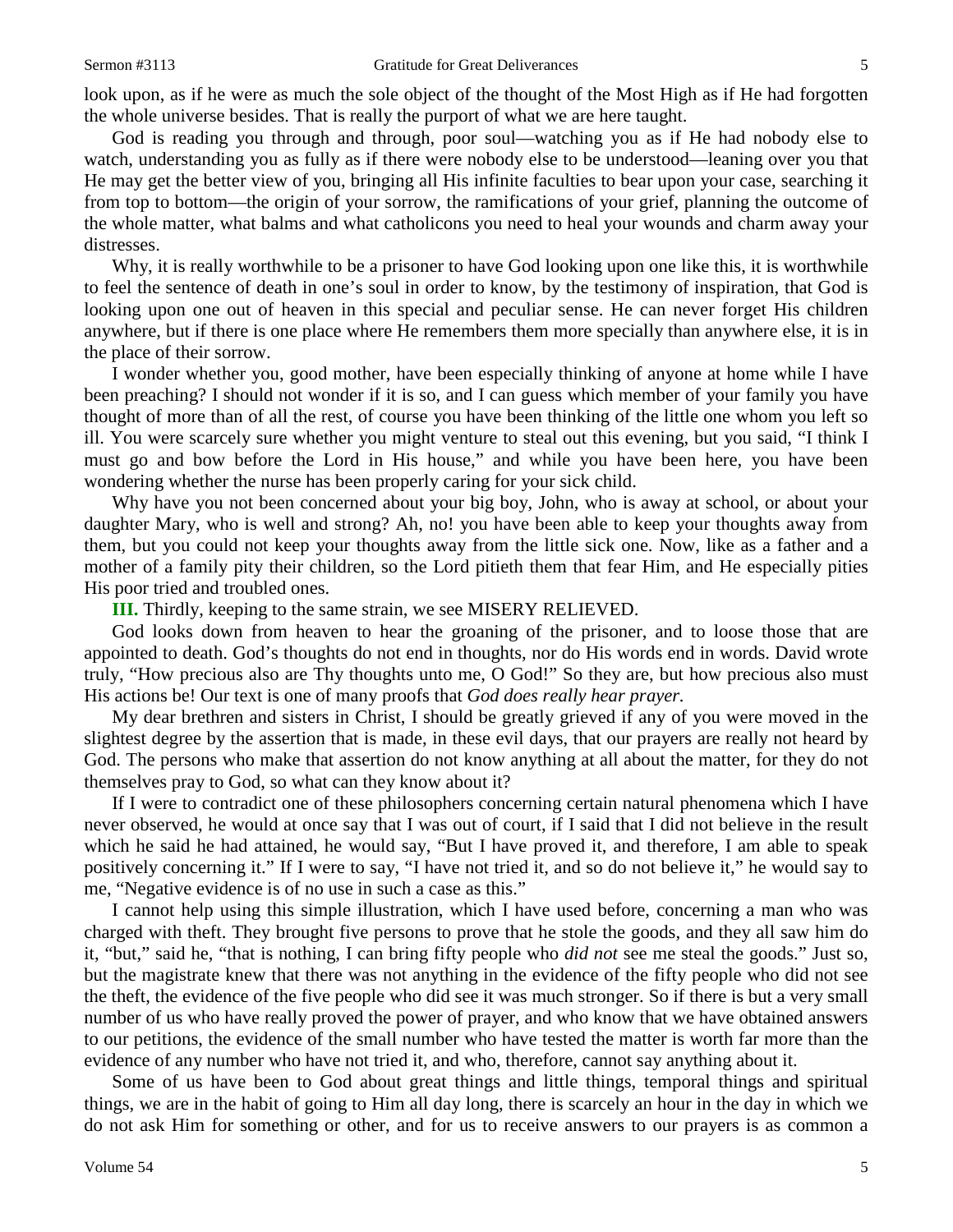thing for us as breathing the air, or seeking the sunshine by day or the stars by night. It has become such an ordinary, common occurrence with us that we cannot doubt it.

Our text also reminds us that *God hears the very poorest prayers,* those which are the poorest in the judgment of men—the groanings of the prisoners. I do not think them the poorest prayers, I consider that they are really the most powerful prayers. The prayers of the heart are often the most prevalent with God when they cannot be expressed in words, for the weight of meaning would break the backs of the words, and human language would stagger beneath the crushing load. Then it is that we often pray best of all.

If a man gets up from his knees, and groans, and says, "I cannot pray," he need not fret about not finding suitable words, for he *has* prayed. But our wordy prayers, whether in our private devotions or in public prayer meetings, are often so much chaff, and nothing more.

God does not need our words, yet we sometimes string them together as if we were displaying our oratory before the Eternal, this must not be. God loves the heart of the suppliant to be poured out before Him. The best prayer is when a man can take his heart, and turn it bottom upwards, and let all that is in it run out, that is the style of praying that has most influence with God.

He does "hear the groaning of the prisoner," and *with God, to hear means to answer.* We need not say, as many do, that "He is a prayer-hearing and prayer-answering God," for prayer-hearing involves prayer-answering. O mourners, still mourn before your God, but mourn with this mixture of hope, that God will not suffer the groanings that arise from your heart, in the name of Jesus, to be like the mere whisperings of the wind. He will hear them ere long.

It is also said, in our text, that *the Lord will "loose those that are appointed to death."* Is it not wonderful that God should deliver men just when it seems as if all is over with them? I remember lying in the condemned cell—I mean, spiritually. I thought I heard the bell tolling out my doom, and I expected soon to be taken away to execution, but it was just then that God came and loosed my bonds. I had tugged hard at them, trying to untie the knots that Moses had tied, and seeing if I could break the iron fetters of conviction and condemnation which were riveted upon me, but I could not.

But the sight of Jesus Christ, and Him crucified, and the omnipotent might of His atoning sacrifice, broke every bond from off my soul in a single moment and I leaped into ecstatic liberty, and this is how God will deal with every soul that will but turn to Jesus on the cross, and leave itself in the hands of infinite love.

Sinner, even if you are on the very verge of hell, if you believe on the Lord Jesus Christ, He will loose your bonds, and set you at liberty. Even though your death warrant seems to be signed and sealed, the prey shall be taken from the mighty, and the lawful captive shall be delivered, for the Lord your Redeemer, is almighty, and none can withstand Him when He resolves to bring up His children even from their prisons houses. Only trust in Jesus, rest your soul upon Him, and God will yet come to your deliverance.

**IV.** The last thing in our text is GRATITUDE ELOQUENT, "To declare the name of the LORD in Zion, and his praise in Jerusalem; when the people are gathered together, and the kingdoms, to serve the LORD."

One of the most powerful preachers who ever lived was the prophet Jonah, and I believe that Jonah learned to preach by going, in the whale's belly, to the bottom of the Mediterranean. That voyage was better than a university education for him, and he became a good sound Calvinist before he was cast up again upon the land.

He said, "Salvation is of the LORD," before the Lord told the fish to give him up, and I have no doubt that he often preached that doctrine afterwards, and if some preachers whom I know, instead of having lessons in elocution, were sent for a little while down into the depths of soul-despair, if they were tried, and plagued, and vexed, and chastened every morning, they would learn a way of speaking which would reach the people's hearts far better than any that can be learned by human teaching.

We need, dear brethren, if we are to speak aright for God, to know something of our soul's need, and the depths of it, and then something of the grace of God, and the height of it in bringing us out of our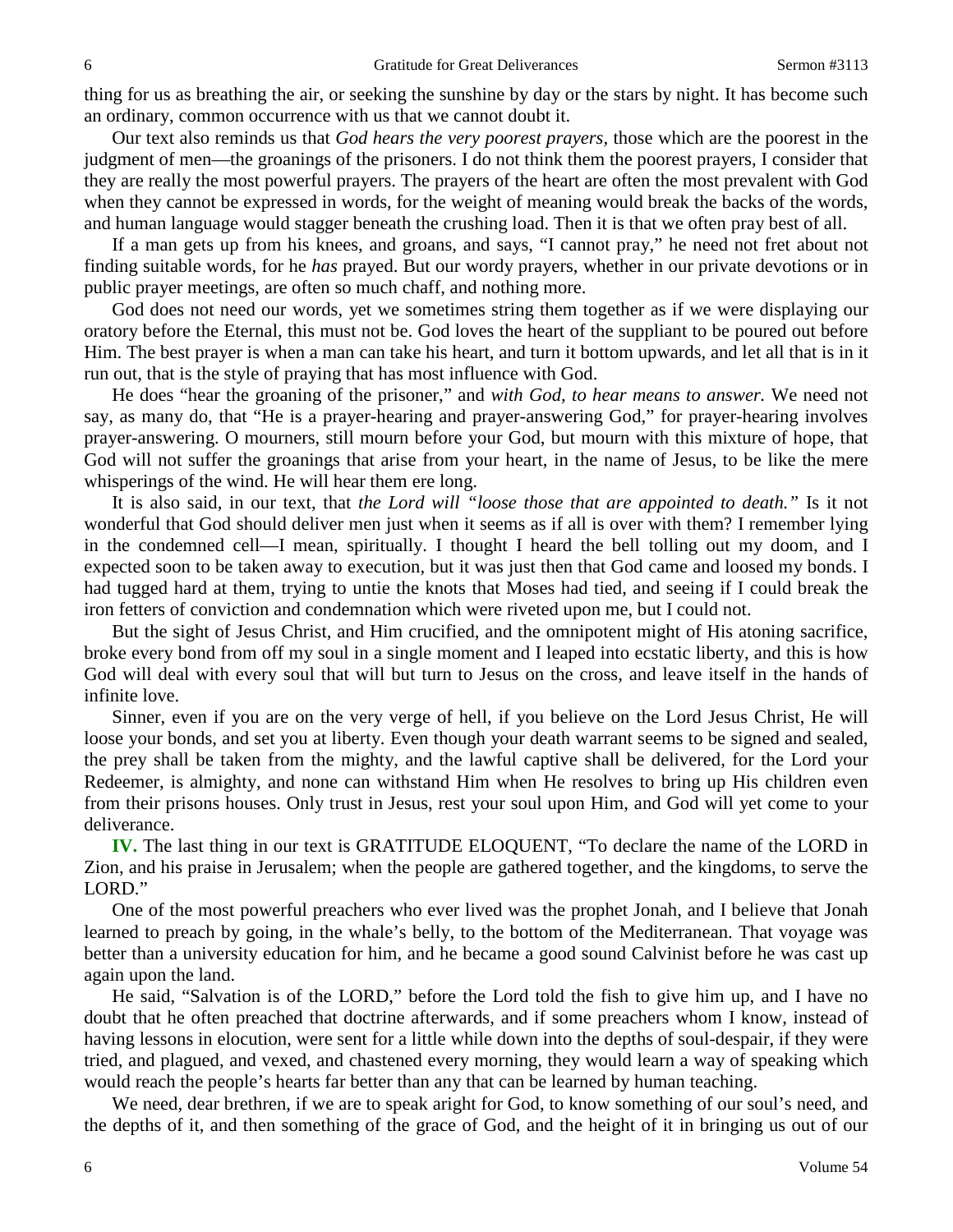distresses. Hence, according to our text, *those who are set free declare or publish the name of the Lord.*  You cannot keep a man quiet if he has been, spiritually, in prison, and has been brought out by God. If he has been condemned to die, and has had his sentence canceled at the last moment, you cannot make him hold his tongue. You may tell him that he must keep his religion to himself, but it is impossible. He is so overjoyed about it, it has so charmed him that he must begin to tell somebody about it.

You know that John Bunyan said that he wanted to tell the crows on the ploughed land all about his conversion, it was quite natural that he should feel like that, and he did tell a great many besides the crows about it. There is something in a man who gets joy and peace in believing, that will not be quiet.

Perhaps some of you have been very ill, and a certain medicine has been recommended to you, and it has restored you, now, do you not always feel, when you meet anybody who is ill as you were, that you must tell him about the remedy that cured you? You say, "You should try so-and-so, see what it has done for me." Why do you want to tell him? You do not know why, you do not claim any very great measure of benevolence for doing it, for you cannot help communicating the good news to others.

So is it with the man who is really saved by the grace of God. He needs to communicate it, and he is the fit man to communicate it, because he who speaks from the heart speaks to the heart, and he who speaks experientially is the man by whom the Holy Spirit is most likely to speak to those who are in a similar experience.

Perhaps, my dear friends, some of you are now suffering on purpose that God may afterwards fit you the better to speak to others in a similar case, I believe it is often so, and trust that it may turn out to be so in your case.

*These people declared the goodness of God among the saints.* So ought we to do. Some Christians cannot tell their experience very readily, but I think they should try to do so. Tell your brethren and sisters in Christ what the Lord has done for you. If there were more commerce among Christians with their experience, they would be mutually the more enriched. But *these people also declared the name of the Lord among the nations* when they were gathered together, and soul, if God has suffered you to go down into the deeps of the prison house, and to lie in the condemned cell, and has brought you out to life and liberty, you will surely not blush to tell all what great things God has done for you.

I think you must sometimes feel in your heart as if you wished you had a whole universe for an audience—the devils in hell, and the angels in heaven, the saints above and the saints below, and the sinners too, and you would like to say to them, "I sought the LORD, and he heard me, and delivered me from all my fears….This poor man cried, and the LORD heard him, and saved him out of all his troubles." You cannot have quite so large an audience as that just yet, so, meanwhile, make use of the audience you can have, and—

### *"Tell to sinners round What a dear Savior you have found."*

It is in part for this purpose that this great blessing has been given to you that you might tell all you can about it to others. I pray you not to rob God of the revenue of glory which His grace deserves at your hands.

Brethren and sisters, the gist of what I have said to you is just this—Are we rejoicing in the Lord? Then let us turn our joy into praise of Him! Are we very much cast down? Then let us look up to Him who looks down upon us, and let us rest in the Lord, and wait patiently for Him, for He will yet bring us out of our prison house. Are we as yet unsaved? Then let us catch at those words in the text that tell us that God looks down from heaven "to hear the groaning of the prisoner." Will you not groan, poor prisoner? The devil tempted you never to do so any more. You yourself said, "It is no use, I have been to the Tabernacle so long, and I have been to other places of worship, but I cannot get any comfort, I will give up trying." Oh, do not do so, I pray you.

Have you come to the end of yourself? Well, then, now you have come to the beginning of God. It is when the last farthing of creature merit is gone that God comes to us with the boundless treasures of His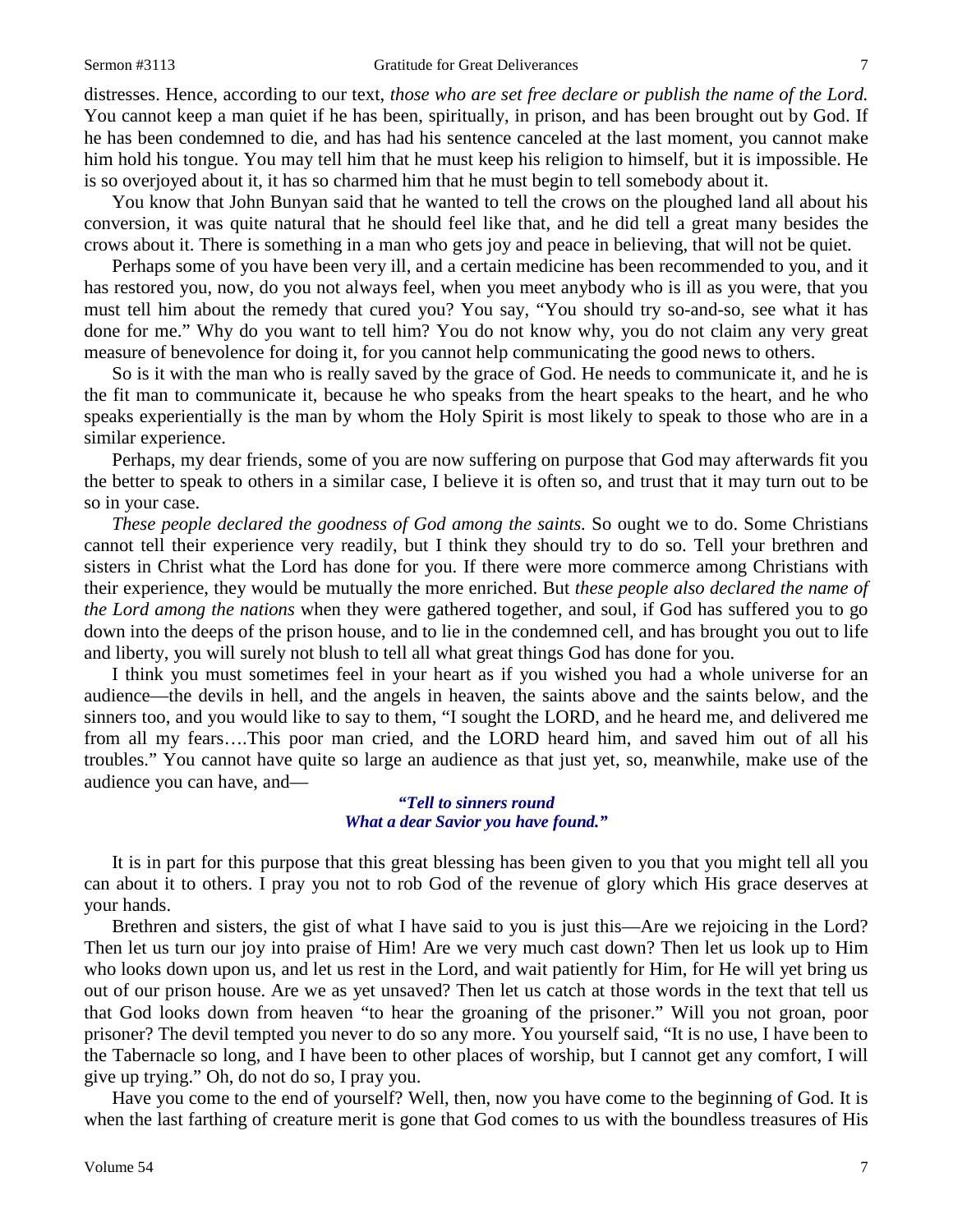grace. If you have one moldy crust of your own homemade bread left, you shall not have the bread of heaven, but when you are starved, when you have no goodness in you, nor any hope of goodness, no merit, nor hope of merit, no reliance, nor shadow of reliance upon anything that you are, or ever can be, then is the time to cast yourself upon the all-sufficient mercy of God in Christ Jesus.

Everything that you can spin God will unravel. Everything that you can do for yourself, He will throw down. Your spider webs He will break. You think to spin them into silken robes, but He will strip you, and He will slay you, for it is written, "I wound, and I heal, I kill, and I make alive."

Blessed is the man who is wounded by God, for He will afterwards heal him. Blessed is the man who is slain by God in this sense, for He will make him alive. Blessed is the man who is empty, for God will fill him, that was the theme of the Virgin's song, and let it be ours as I close my discourse, "He hath filled the hungry with good things, and the rich he hath sent away empty. He hath put down the mighty from their seats, and exalted them of low degree." So may He do now, for His dear Son's sake! Amen.

#### **EXPOSITION BY C. H. SPURGEON**

#### *PSALM 102*

**Verses 1-2.** *Hear my prayer, O LORD, and let my cry come unto thee. Hide not thy face from me in the day when I am in trouble; incline thine ear unto me: in the day when I call answer me speedily.*

Sincere suppliants are not content with praying for praying's sake, they desire really to reach the ear and heart of JEHOVAH, "Hear my prayer, O LORD, and let my cry come unto thee." When prayer is intensified into a cry, then the heart is even more urgent to have audience of the Lord.

**3-7.** *For my days are consumed like smoke, and my bones are burned as an hearth. My heart is smitten, and withered like grass; so that I forget to eat my bread. By reason of the voice of my groaning my bones cleave to my skin. I am like a pelican of the wilderness: I am like an owl of the desert. I watch, and am as a sparrow alone upon the house top.*

The psalmist gives us here a very graphic description of his sorrowful condition at that time. He was moved to grief by a view of the national calamities of the chosen people, and these so wrought upon his patriotic soul that he was wasted with anxiety, his spirits were dried up, and his very life was ready to expire.

**8.** *Mine enemies reproach me all the day; and they that are mad against me are sworn against me.*

Their rage was unrelenting and unceasing, and vented itself in taunts and insults. With his inward sorrows and outward persecutions, the psalmist was in as ill a plight as may well be conceived.

**9-11.** *For I have eaten ashes like bread, and mingled my drink with weeping, because of thine indignation and thy wrath: for thou hast lifted me up, and cast me down. My days are like a shadow that declineth; and I am withered like grass.*

This is a telling description of all-saturating, all-embittering sadness, and that was the portion of one of the best of men, and that for no fault of his own, but because of his love to the Lord's people.

**12.** *But thou, O LORD, shall endure for ever; and thy remembrance unto all generations.*

All things else are vanishing like smoke, and withering like grass, but overall, the one eternal, immutable light shines on, and will shine on when all these shadows have declined into nothingness.

**13-14.** *Thou shalt arise, and have mercy upon Zion: for the time to favour her, yea, the set time, is come. For thy servants take pleasure in her stones, and favour the dust thereof.* [See sermon #2576, Zion's Prosperity]*.* 

They delight in her so greatly that even her rubbish is dear to them. It was a good omen for Jerusalem when the captives began to feel a homesickness, and began to sigh after her.

**15-17.** *So the heathen shall fear the name of the LORD, and all the kings of the earth thy glory. When the LORD shall build up Zion, he shall appear in his glory. He will regard the prayer of the destitute, and not despise their prayer.* [See sermon #1141, Good News for the Destitute]*.*